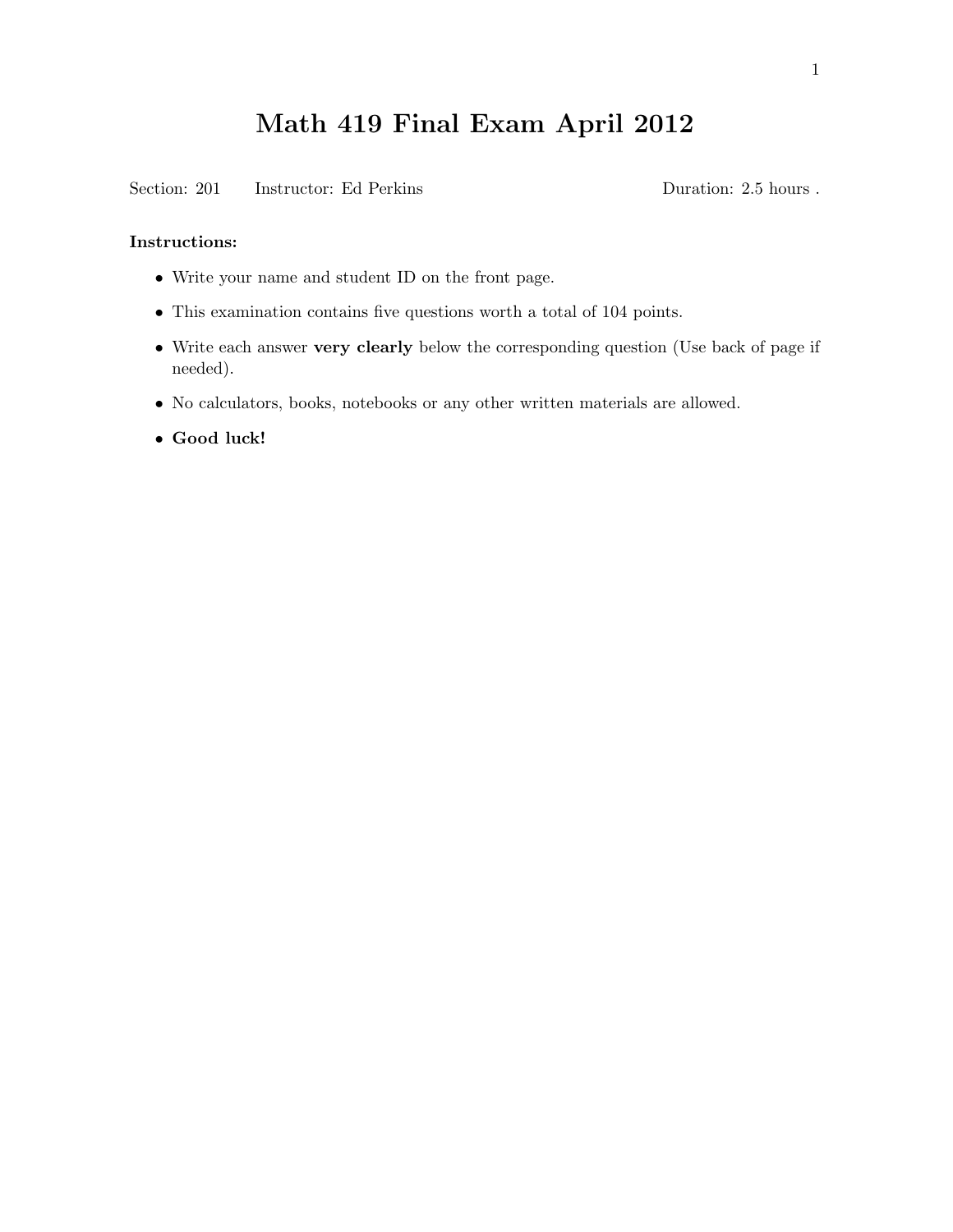1. (22 points) Consider the Markov Chain with state space {1, 2, 3, 4} and transition matrix

$$
P = \begin{pmatrix} .5 & .2 & .25 & .05 \\ 0 & .5 & .5 & 0 \\ 0 & 0 & .25 & .75 \\ 0 & 0 & .25 & .75 \end{pmatrix}.
$$

- (a) Find the communicating classes and classify each as transient, positive recurrent or null recurrent. You need not justify your answer.
- (b) Find the period of each state. Justify your answers.
- (c) Show the restriction of P to the state space  $\{3, 4\}$  describes an irreducible aperiodic Markov Chain. Find its stationary distribution  $\pi$ .
- (d) Find  $\lim_{n\to\infty} P^n$ .
- 2. (15 points) (a) State carefully: the Martingale Convergence Theorem.
	- (b) Define carefully
		- i. A uniformly integrable collection of random variables  $\{X_i : i \in I\}$ .
		- ii. The previsible square function  $(\langle M \rangle_n : n \in \mathbb{Z}_+)$  of an  $(\mathcal{F}_n)$ -martingale  $(M_n : n \in \mathbb{Z}_+)$  $n \in \mathbb{Z}_+$ ).
	- (c) True or False. If True, give a proof; if False, provide a counter-example. If  $(M_n : n \in \mathbb{Z}_+)$  is a non-negative martingale satisfying  $M_0 = 0$  and  $E(\langle M \rangle_{\infty})$  $\infty$ , then  $M_n$  converges a.s. and in  $L^1$  to an integrable limit. Here  $\langle M \rangle_{\infty} = \lim_{n \to \infty} \langle M \rangle_n.$
- 3. (15 points) Let G be a sub- $\sigma$ -field of F.
	- (a) Define carefully: The conditional expectation  $E(X|\mathcal{G})$  of an integrable random variable X on a probability space  $(\Omega, \mathcal{F}, P)$  given  $\mathcal{G}$ .
	- (b) Assume  $X$  is a non-negative r.v. which is not integrable.
		- (i) Prove that  $E(X \wedge n | \mathcal{G})$  converges a.s. to a limit r.v. taking values in  $[0, \infty]$ .
		- (ii) Define  $E(X|\mathcal{G}) = \limsup_{n\to\infty} E(X \wedge n|\mathcal{G})$ . Show that  $E(X|\mathcal{G})$  satisfies the same defining properties (in (a) above) as the conditional expectation of an integrable r.v. X.
		- (iii) Give an example of an X and G as above where  $E(X|\mathcal{G}) < \infty$  a.s. but  $E(X) =$ ∞.